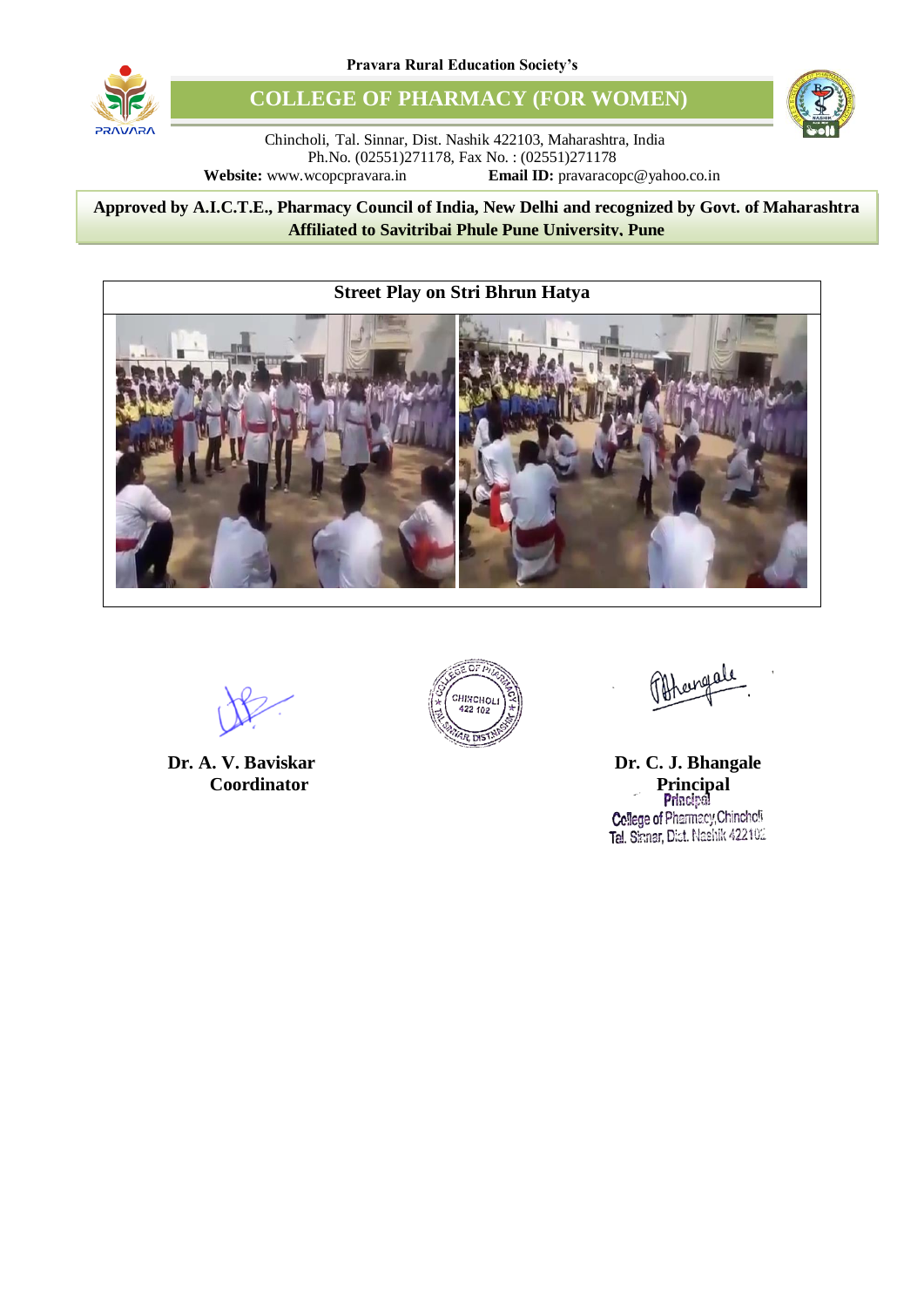

**COLLEGE OF PHARMACY (FOR WOMEN)**



Chincholi, Tal. Sinnar, Dist. Nashik 422103, Maharashtra, India Ph.No. (02551)271178, Fax No. : (02551)271178 **Website:** www.wcopcpravara.in **Email ID:** pravaracopc@yahoo.co.in

8 **Approved by A.I.C.T.E., Pharmacy Council of India, New Delhi and recognized by Govt. of Maharashtra Affiliated to Savitribai Phule Pune University, Pune**



 $\sqrt{d}$ 

CHINCHOLI<br>422 102

**Ms. Kaveri T. Vaditake Mr. Vikas D. Kunde Dr. C. J. Bhangale Coordinator 1988 Coordinator Principal** Principal Cellege of Pharmacy, Chincholi Tal. Signar, Dist. Nashik 422102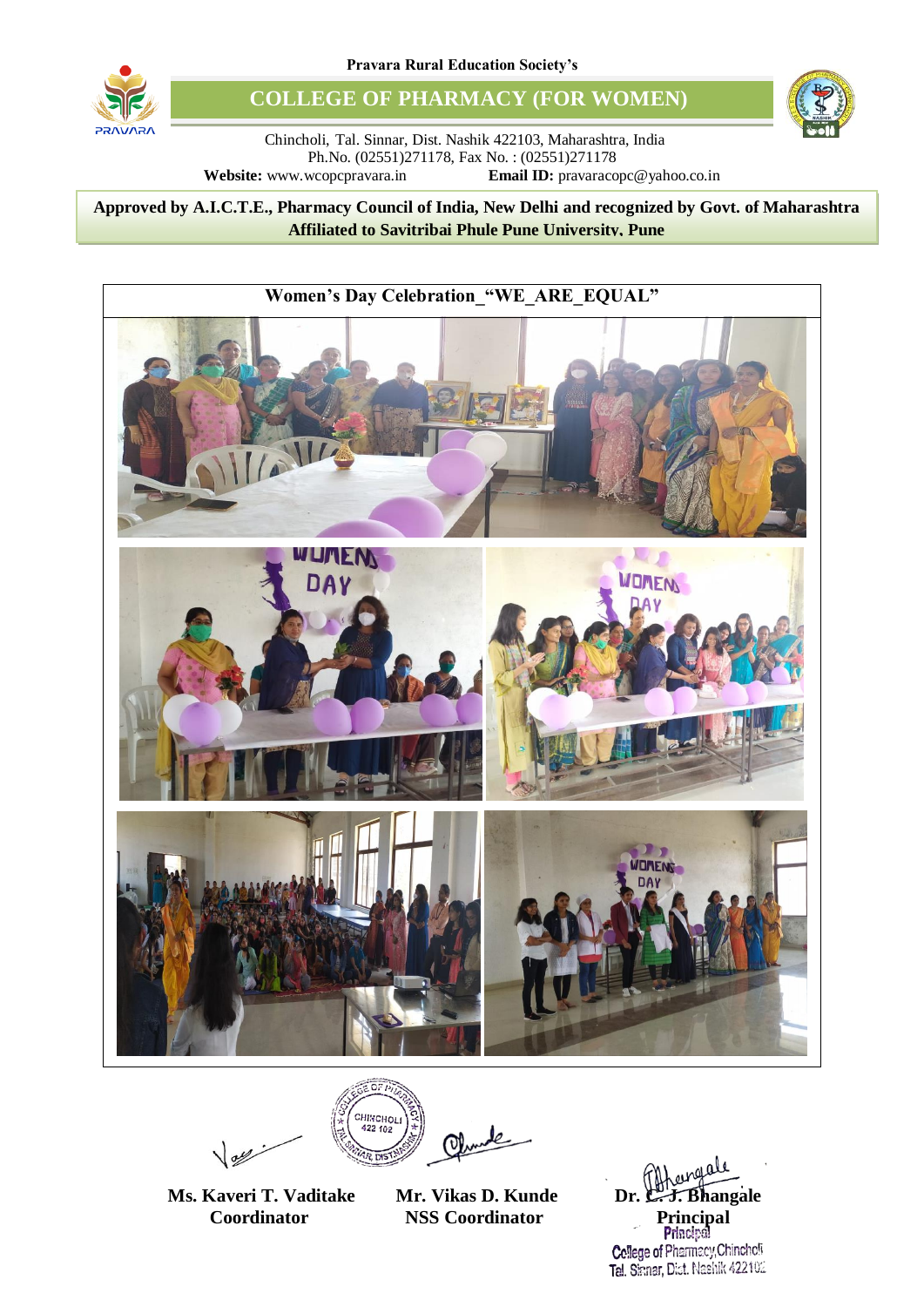

**COLLEGE OF PHARMACY (FOR WOMEN)**



Chincholi, Tal. Sinnar, Dist. Nashik 422103, Maharashtra, India Ph.No. (02551)271178, Fax No. : (02551)271178 **Website:** www.wcopcpravara.in **Email ID:** pravaracopc@yahoo.co.in

8 **Approved by A.I.C.T.E., Pharmacy Council of India, New Delhi and recognized by Govt. of Maharashtra Affiliated to Savitribai Phule Pune University, Pune**

## **A talk on Women – Health and Nutrition**





 $\sqrt{dy}$ 

**Coordinator** 

**Ms. Kaveri T. Vaditake Dr. C. J. Bhangale Dr. C. J. Bhangale Principal Principal** Cellege of Pharmacy, Chincholi Tal. Sinnar, Dist. Nashik 422102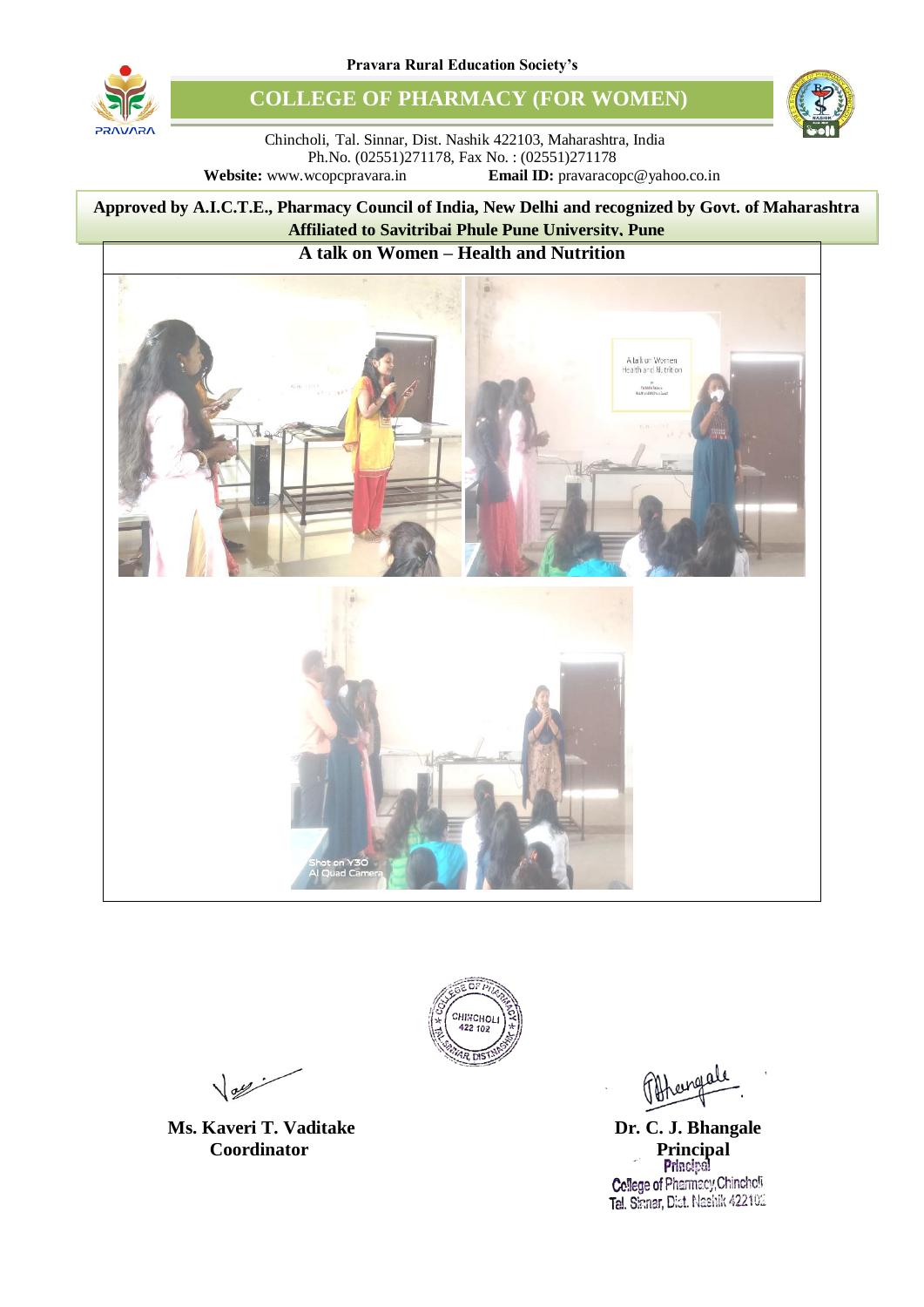

**COLLEGE OF PHARMACY (FOR WOMEN)**



Chincholi, Tal. Sinnar, Dist. Nashik 422103, Maharashtra, India Ph.No. (02551)271178, Fax No. : (02551)271178 **Website:** www.wcopcpravara.in **Email ID:** pravaracopc@yahoo.co.in

8 **Approved by A.I.C.T.E., Pharmacy Council of India, New Delhi and recognized by Govt. of Maharashtra Affiliated to Savitribai Phule Pune University, Pune**





 $\sqrt{2\pi r}$ 

**Coordinator** 

**Ms. Kaveri T. Vaditake Dr. C. J. Bhangale Dr. C. J. Bhangale Principal Principal** Cellege of Pharmacy, Chincholi Tal. Sinnar, Dist. Nashik 422102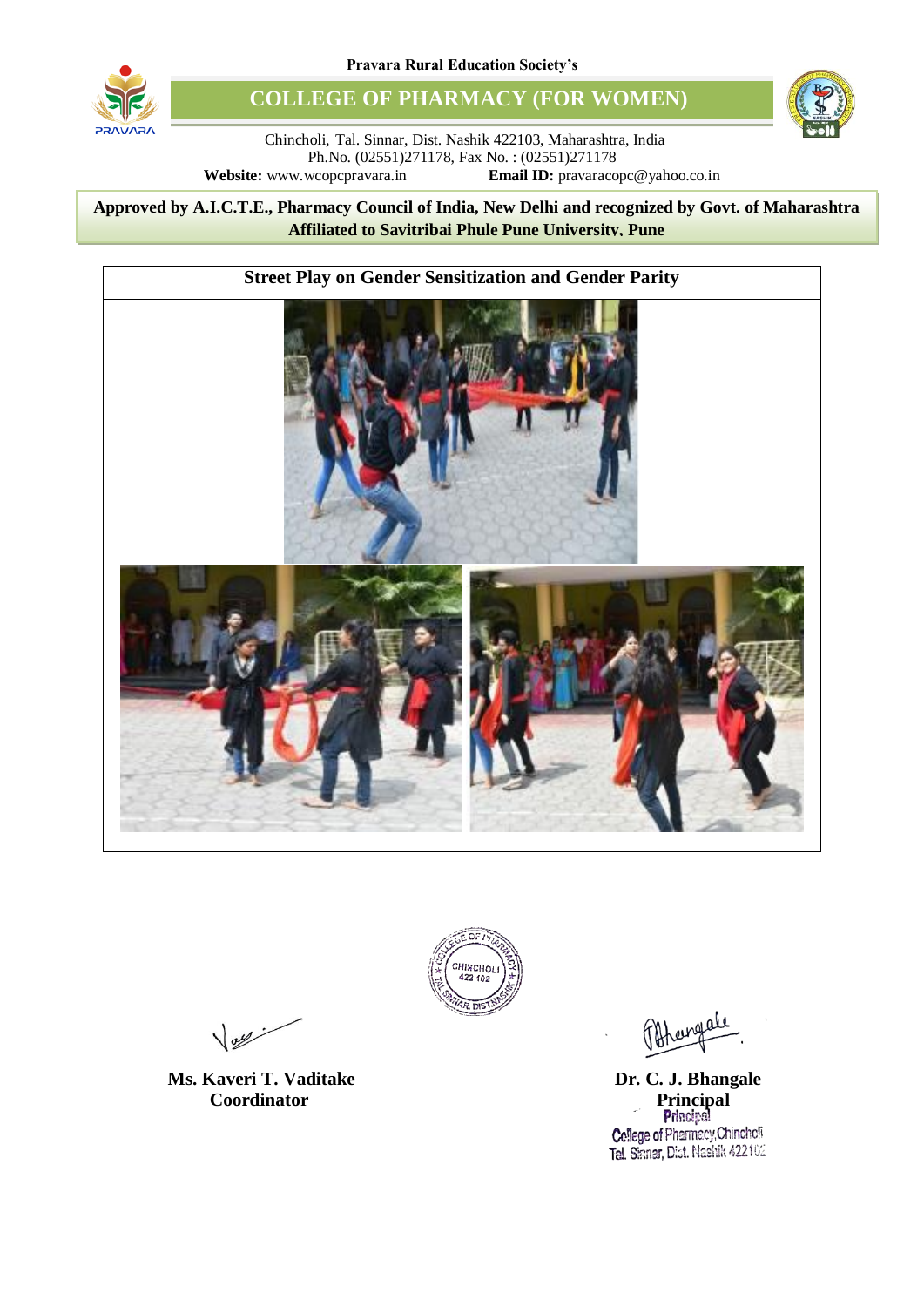

**COLLEGE OF PHARMACY (FOR WOMEN)**



Chincholi, Tal. Sinnar, Dist. Nashik 422103, Maharashtra, India Ph.No. (02551)271178, Fax No. : (02551)271178 **Website:** www.wcopcpravara.in **Email ID:** pravaracopc@yahoo.co.in

8 **Approved by A.I.C.T.E., Pharmacy Council of India, New Delhi and recognized by Govt. of Maharashtra Affiliated to Savitribai Phule Pune University, Pune**



 $\sqrt{2\pi r}$ 

**Ms. Kaveri T. Vaditake Mrs. Sangita Bhandare Dr. C. J. Bhangale**<br>Coordinator Presiding Officer Principal

**Coordinator Presiding Officer Principal Presiding Officer Principal College of Pharmacy, Chinchoff** Tal. Shmar, Dist. Nashik 422102